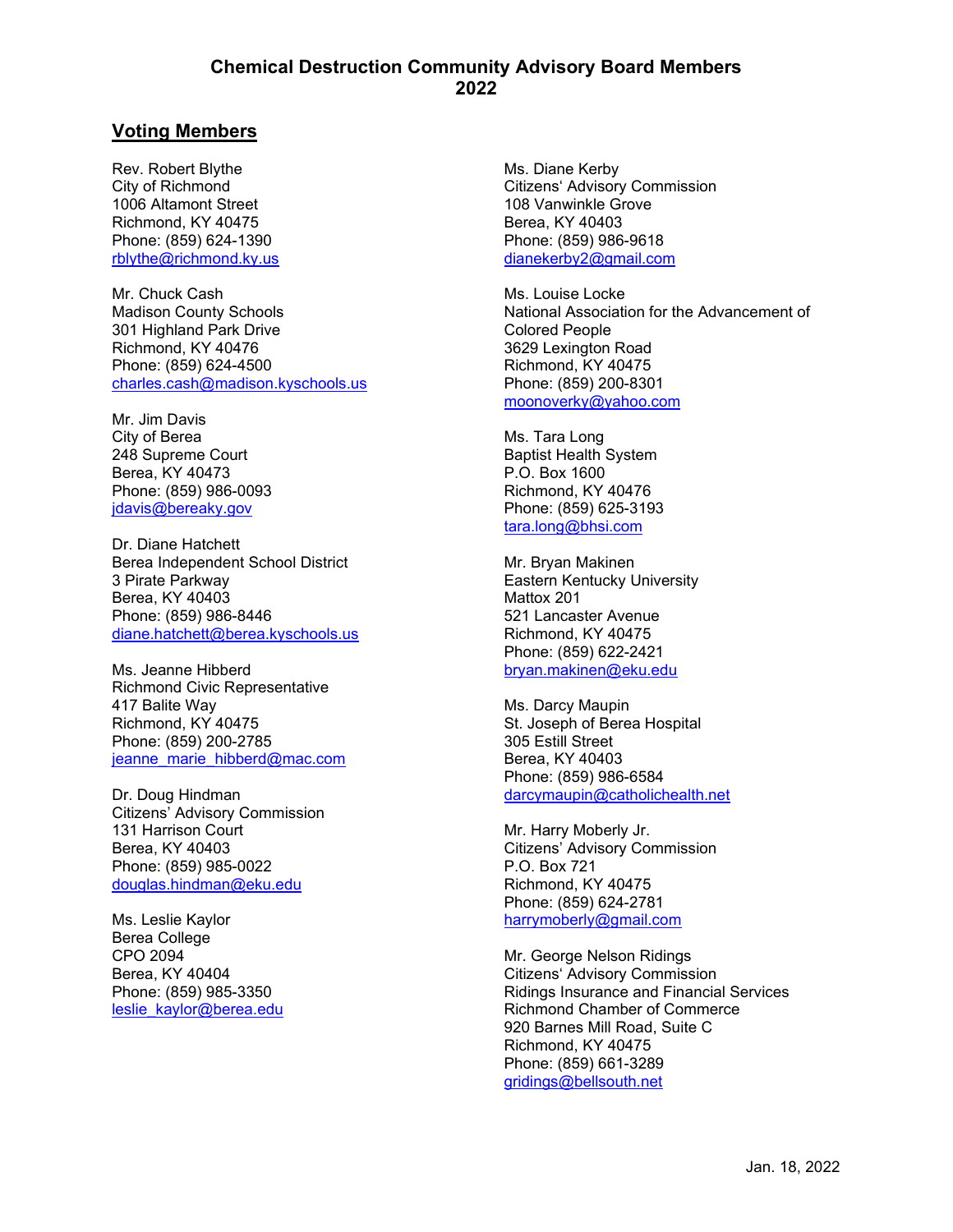## **Chemical Destruction Community Advisory Board Members 2022**

Mr. David Stipes Citizens' Advisory Commission Richmond Industrial Development Corporation P.O. Box 250 Richmond, KY 40476-0250 Phone: (859) 623-1000, ext. 1803 [dstipes@richmond.ky.us](mailto:dstipes@richmond.ky.us)

Judge-Executive Reagan Taylor Madison County Fiscal Court 101 West Main Street Richmond, KY 40475 Phone: (859) 624-4700 [reagan.taylor@madisoncountyky.us](mailto:reagan.taylor@madisoncountyky.us)

Dr. Aaron Thompson Citizens' Advisory Commission Kentucky Council on Postsecondary Education 1024 Capital Center Drive, Suite 320 Frankfort, KY 40601 Phone: (502) 573-1555 [aaron.thompson@ky.gov](file://File2/Projects/ACTIVE/2018_ECBC_Public%20Outreach/AppData/Local/Microsoft/Windows/INetCache/Content.Outlook/AppData/Local/Microsoft/Windows/Temporary%20Internet%20Files/Content.Outlook/ODZF1QO2/aaron.thompson@ky.gov)

Mr. Craig Williams Citizens' Advisory Commission Kentucky Environmental Foundation 126 Main Street Berea, KY 40403 Phone: (859) 986-7565 [craig@cwwg.org](mailto:craig@cwwg.org)

Mr. Ethan Witt Eastern Kentucky University Coates CPO 41A 521 Lancaster Avenue Richmond, KY 40475 Phone: (859) 622-7501 [ethan.witt@eku.edu](mailto:ethan.witt@eku.edu)